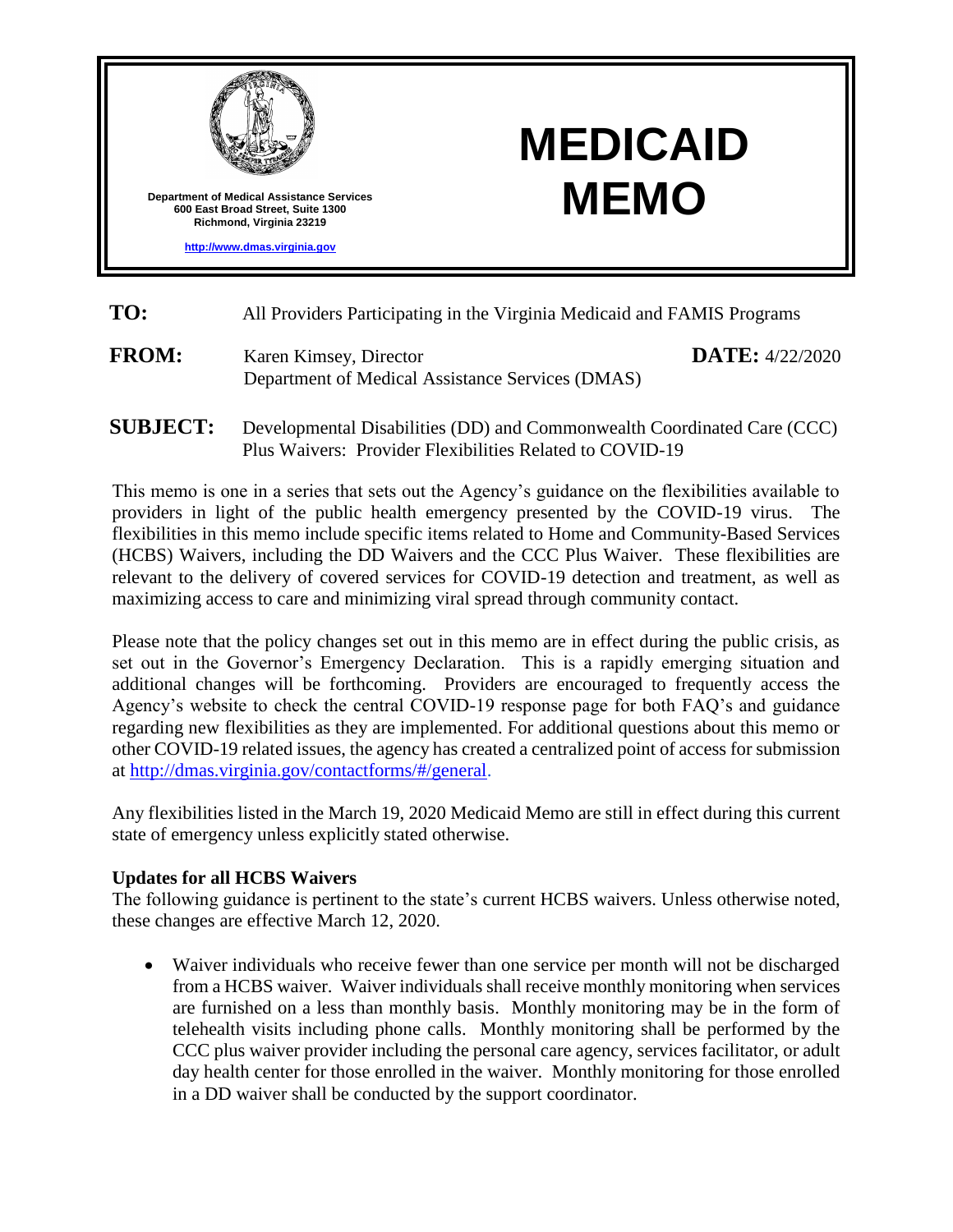- Effective April 20, 2020, legally responsible individuals (parents of children under age 18 and spouses) shall be permitted to provide personal care/personal assistance services and be paid during the emergency period. Any legally responsible individual who is a paid aide or attendant for personal care/personal assistance services shall meet all the same requirements as other aides or attendants. Respite requirements remain unchanged; there must be an unpaid primary caregiver to be eligible to receive respite services. consumer-directed services, the legally responsible individual cannot be both the paid provider and the Employer of Record (EOR). Legally responsible individuals who are currently serving as the participant's back-up plan will not be required to identify a new back-up plan while serving as the paid attendant.
- Effective April 20, 2020, personal care, respite, and companion care agency providers may permit aides to provide services prior to receiving the standard 40- hour training requirement. The provider must ensure that the aide is competent in performing the tasks required in the plan of care prior to the aide delivering services in the home. This should be documented in the employee's personnel file. Providers may utilize online training to meet aide training requirements. Aides must receive the 40- hour training within 90 days of starting care.
- For services facilitation providers, the Consumer (Individual) Training (S5109) may be conducted using telehealth methods.
- Face-to-face visit requirements with members are now waived for initial visits and transfers for personal care, respite, and companion services. Face-to-face visits shall be replaced with telehealth methods of communication including phone calls and video conferencing. Documentation of visits conducted through telehealth must meet the standards required for face-to-face visits**.** Details on how the information was obtained in lieu of the face-to-face meeting must be documented within the member's record and on documentation submitted to the appropriate service authorization entity. Existing face-to-face visit requirements continue to apply in cases where there is a compelling concern for the member's health, safety and welfare based on the professional judgement of the provider. This applies to both agency-directed and consumer-directed service. This is a change from the March 19, 2020 previous Medicaid Memo and is effective March 31, 2020.

# **DD Waivers**

- **Correction from March 19, 2020 Medicaid Memo:** For retroactive service authorizations, services may be authorized for up to **10 business** (vs. calendar) days after the requested start date for the duration of the emergency.
- If a new DD waiver service or additional hours of an existing DD waiver service are being requested in lieu of a DD waiver service that cannot be delivered temporarily due to the COVID-19 crisis, the new or additional hours of an existing service must be requested through the usual service authorization process. However, the service for which the new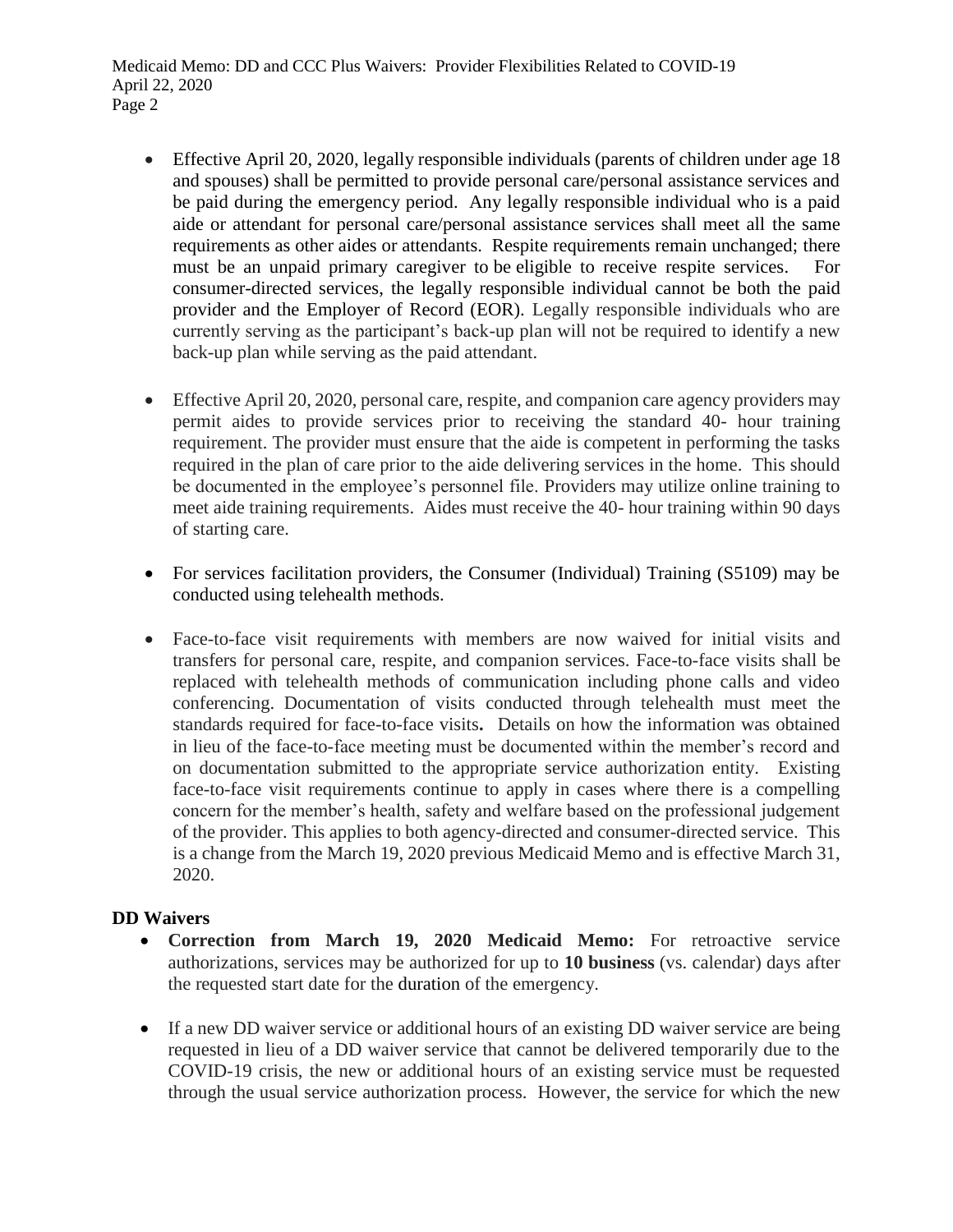service/additional hours is substituting may be left open and unchanged in WaMS. The new/additional hours of service being requested will be approved for no more than three months; must include the following note with the request: "THIS SERVICE IS BEING AUTHORIZED IN LIEU OF xxxx DUE TO THE COVID-19 CRISIS. [Name of new service/service being requested for increase] AND [Name of service for which this is substituted] WILL NOT BE BILLED DURING THE SAME HOURS." If, after the threemonth authorization of the new/additional hours of service, the crisis still warrants the delivery of this service in lieu of the previously authorized service, another request, similar to the first, must be submitted.

- Regarding quarterly reporting requirements for Group Day, Community Engagement, Community Coaching, Group Supported Employment and Individual Supported Employment where programs are temporarily **closed** (*i.e*., staff are not working and individuals are not being served):
	- o DMAS will not expect the provider to do any quarterly reports. Once the state of emergency is over and the provider once again has staff working, staff shall put a note in each person's record that says, "No services rendered from XX/XX/XXXX – XX/XX/XXXX due to COVID."
	- o The provider shall then summarize in quarterly report fashion whatever happened in the partial quarter before closing. The next quarterly reporting period for each individual will then pick up from the date when the provider reopens and will run through that individual's normal end of quarter date according to ISP date.
	- o Auditors will not penalize the provider for the summary of pre-COVID-19 activities/progress being done late and will not expect to see anything in the interim between closure and re-opening.
- **It should be noted that competencies are not portable across agencies** and any staff moving to a new employer would be followed by the completion of competencies in the new location. The orientation training, testing, and assurances remain portable from one agency to the next.
- Residential providers are permitted to not comply with the HCBS settings requirement at  $42$  CFR  $441.301(c)(4)(vi)(D)$  that individuals are able to have visitors of their choosing at any time, for settings added after March 17, 2014, to minimize the spread of infection during the COVID-19 pandemic.

## **CCC Plus Waiver**

- **Correction from March 19, 2020 Medicaid Memo:** Providers shall document in their records the member's verbal consent, authorization, and confirmation of participation. The provider **shall not** be required to obtain written signatures after the end of the emergency.
- All face-to-face requirements to conduct the annual level of care evaluations (LOCERI) are waived. This waiving of face-to-face requirement is for both past due and currently due level of care evaluations. For CCC Plus Waiver members who have had a face-to-face health risk assessment (initial or reassessment) from October 1, 2019 through March 12,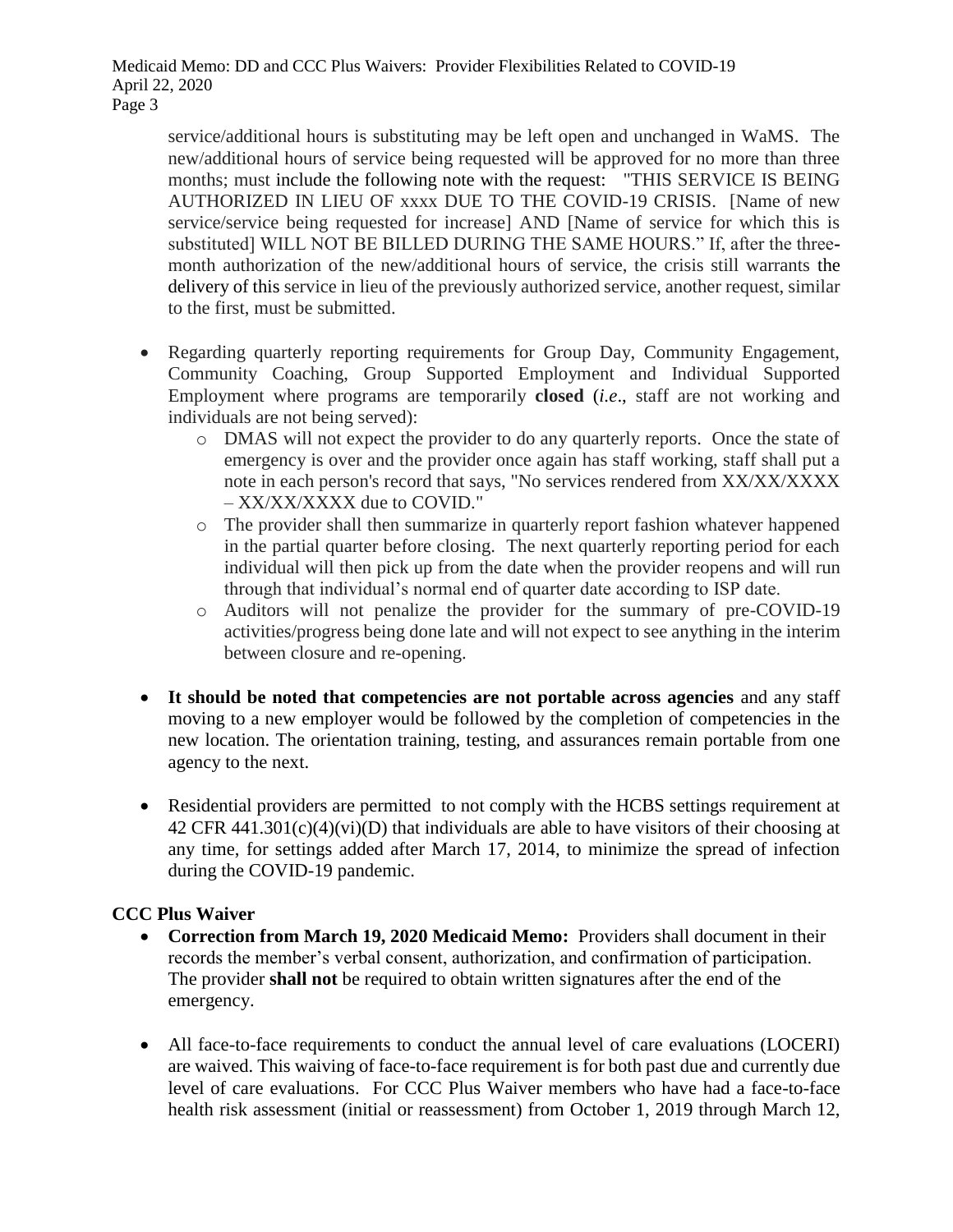2020, the information from this assessment may be used to submit LOCERI data in lieu of the face-to-face meeting to complete and to submit the annual level of care evaluation. The due dates for re-evaluations for level of care have been extended from 12 months to 18 months.

#### **\*\*\*\*\*\*\*\*\*\*\*\*\*\*\*\*\*\*\*\*\*\*\*\*\*\*\*\*\*\*\*\*\*\*\*\*\*\*\*\*\*\*\*\*\*\*\*\*\*\*\*\*\*\*\*\*\*\*\*\*\*\*\*\*\*\*\*\*\*\*\*\*\*\*\*\*\*\*\*\*\*\*\*\*\* Medicaid Expansion Eligibility Verification**

Medicaid coverage for the new expansion adult group began January 1, 2019. Providers may use the Virginia Medicaid Web Portal and the Medicall audio response systems, as shown in the table below, to verify Medicaid eligibility and managed care enrollment, including for the new adult group. In the Virginia Medicaid Web Portal, individuals eligible in the Medicaid expansion covered group are shown as "MEDICAID EXP." If the individual is enrolled in managed care, the "MEDICAID EXP" segment will be shown as well as the "MED4" (Medallion 4.0) or "CCCP" (CCC Plus) managed care enrollment segment. Eligibility and managed care enrollment information is also available through the DMAS Medicall eligibility verification system. Additional Medicaid expansion resources for providers are available on the DMAS Medicaid Expansion webpage at: [http://www.dmas.virginia.gov/#/medex.](http://www.dmas.virginia.gov/#/medex)

| <b>PROVIDER CONTACT INFORMATION &amp; RESOURCES</b>                                                |                                                              |
|----------------------------------------------------------------------------------------------------|--------------------------------------------------------------|
| Virginia Medicaid Web Portal                                                                       |                                                              |
| <b>Automated Response System (ARS)</b>                                                             |                                                              |
| Member eligibility, claims status,                                                                 | www.virginiamedicaid.dmas.virginia.gov                       |
| payment status, service limits, service                                                            |                                                              |
| authorization status, and remittance                                                               |                                                              |
| advice.                                                                                            |                                                              |
| <b>Medicall (Audio Response System)</b>                                                            |                                                              |
| Member eligibility, claims status,                                                                 |                                                              |
| payment status, service limits, service                                                            | 1-800-884-9730 or 1-800-772-9996                             |
| authorization status, and remittance                                                               |                                                              |
| advice.                                                                                            |                                                              |
| <b>KEPRO</b>                                                                                       | https://dmas.kepro.com/                                      |
| Service authorization information for                                                              |                                                              |
| fee-for-service members.                                                                           |                                                              |
| <b>Managed Care Programs</b>                                                                       |                                                              |
| Medallion 4.0, Commonwealth Coordinated Care Plus (CCC Plus), and Program of All-Inclusive Care    |                                                              |
| for the Elderly (PACE). In order to be reimbursed for services provided to a managed care enrolled |                                                              |
| individual, providers must follow their respective contract with the managed care plan/PACE        |                                                              |
| provider. The managed care plan may utilize different guidelines than those described for Medicaid |                                                              |
| fee-for-service individuals.                                                                       |                                                              |
| <b>Medallion 4.0</b>                                                                               | http://www.dmas.virginia.gov/#/med4                          |
| <b>CCC Plus</b>                                                                                    | http://www.dmas.virginia.gov/#/cccplus                       |
| <b>PACE</b>                                                                                        | http://www.dmas.virginia.gov/#/longtermprograms              |
| <b>Magellan Behavioral Health</b>                                                                  | www.MagellanHealth.com/Provider                              |
| <b>Behavioral Health Services</b>                                                                  | For credentialing and behavioral health service information, |
| Administrator, check eligibility, claim                                                            | visit:                                                       |
| status, service limits, and service                                                                | www.magellanofvirginia.com, email:                           |
| authorizations for fee-for-service                                                                 | VAProviderQuestions@MagellanHealth.com,or                    |
| members.                                                                                           | call: 1-800-424-4046                                         |